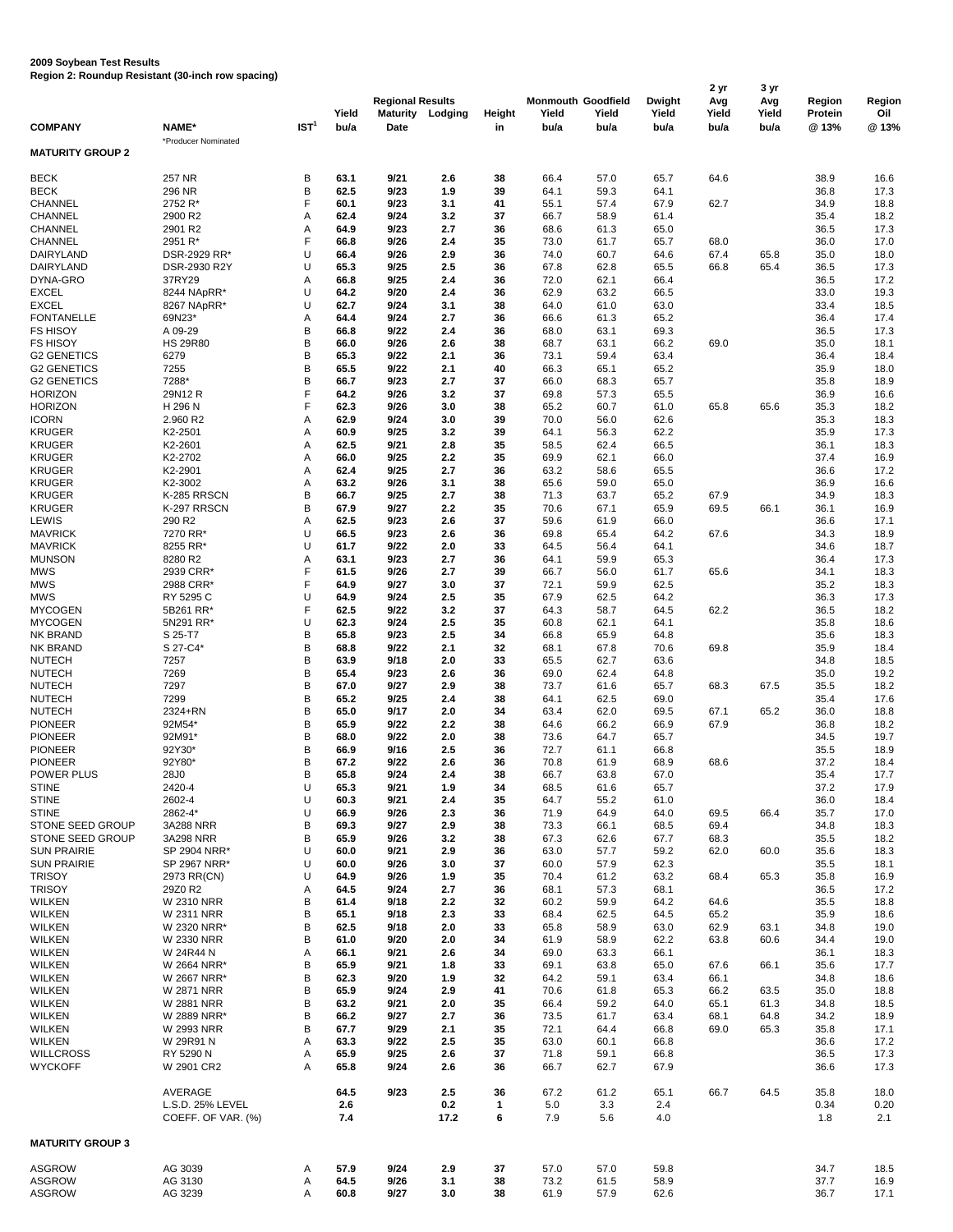## **2009 Soybean Test Results Region 2: Roundup Resistant (30-inch row spacing)**

|                    |                     |                  |       | <b>Regional Results</b> |         |               |       |                           |               | 2 yr  | 3 yr  |                |        |  |
|--------------------|---------------------|------------------|-------|-------------------------|---------|---------------|-------|---------------------------|---------------|-------|-------|----------------|--------|--|
|                    |                     |                  |       |                         |         |               |       | <b>Monmouth Goodfield</b> | <b>Dwight</b> | Avg   | Avg   | <b>Region</b>  | Region |  |
|                    |                     |                  | Yield | <b>Maturity</b>         | Lodging | <b>Height</b> | Yield | Yield                     | Yield         | Yield | Yield | <b>Protein</b> | Oil    |  |
| <b>COMPANY</b>     | NAME*               | IST <sup>1</sup> | bu/a  | <b>Date</b>             |         | in            | bu/a  | bu/a                      | bu/a          | bu/a  | bu/a  | @13%           | @ 13%  |  |
|                    | *Producer Nominated |                  |       |                         |         |               |       |                           |               |       |       |                |        |  |
| <b>ASGROW</b>      | AG 3402*            | В                | 64.6  | 10/3                    | 2.8     | 39            | 71.7  | 60.8                      | 61.4          | 66.4  | 66.4  | 36.5           | 17.0   |  |
| <b>ASGROW</b>      | AG 3430             | Α                | 61.3  | 9/29                    | 3.1     | 38            | 61.9  | 58.2                      | 63.9          |       |       | 37.0           | 16.4   |  |
| <b>ASGROW</b>      | AG 3539             | Α                | 61.7  | 10/3                    | 2.6     | 40            | 59.5  | 63.0                      | 62.6          |       |       | 36.7           | 17.4   |  |
| <b>ASGROW</b>      | RY 2919             | Α                | 55.3  | 9/23                    | 3.2     | 38            | 49.8  | 56.1                      | 60.0          |       |       | 37.4           | 16.5   |  |
| <b>ASGROW</b>      | RY 2929             | Α                | 61.4  | 9/28                    | 2.9     | 39            | 61.8  | 60.4                      | 62.0          |       |       | 35.7           | 17.9   |  |
| <b>ASGROW</b>      | RY 3209             | Α                | 60.6  | 9/28                    | 2.6     | 37            | 60.7  | 60.4                      | 60.5          |       |       | 36.9           | 16.7   |  |
| <b>ASGROW</b>      | RY 3709             | Α                | 53.1  | 10/5                    | 3.3     | 40            | 53.9  | 51.1                      | 54.3          |       |       | 37.5           | 16.5   |  |
| <b>ASGROW</b>      | RY 3919             | Α                | 61.3  | 10/5                    | 2.9     | 40            | 61.6  | 63.9                      | 58.3          |       |       | 35.8           | 17.9   |  |
| <b>BECK</b>        | 342 NR              | B                | 63.2  | 10/1                    | 2.1     | 38            | 65.1  | 64.7                      | 59.9          | 66.1  | 64.7  | 34.5           | 18.2   |  |
| BECK / XL          | 322 NR              | B                | 62.0  | 9/29                    | 2.6     | 42            | 60.1  | 63.1                      | 62.7          |       |       | 34.5           | 18.2   |  |
| BECK / XL          | 325 NR              | B                | 65.9  | 10/4                    | 2.0     | 39            | 67.8  | 66.0                      | 63.8          |       |       | 36.3           | 17.5   |  |
| BECK / XL          | 355 R               | B                | 65.7  | 9/28                    | 1.9     | 37            | 72.9  | 62.6                      | 61.5          |       |       | 35.4           | 18.9   |  |
| BECK / XL          | 362 NR              | B                | 61.8  | 10/5                    | 1.8     | 38            | 60.8  | 62.7                      | 61.8          |       |       | 35.2           | 18.8   |  |
| <b>CHANNEL</b>     | 3000 R2             | Α                | 64.2  | 9/29                    | 2.7     | 38            | 64.2  | 61.1                      | 67.2          |       |       | 37.1           | 16.8   |  |
| <b>CHANNEL</b>     | 3051 R*             | F                | 56.3  | 9/24                    | 2.1     | 39            | 53.2  | 59.6                      | 56.1          |       |       | 35.9           | 18.0   |  |
| <b>CHANNEL</b>     | 3103 R2             | Α                | 60.9  | 9/27                    | 2.8     | 37            | 66.5  | 60.5                      | 55.8          |       |       | 36.7           | 16.8   |  |
| <b>CHANNEL</b>     | 3400 R2*            | Α                | 59.0  | 9/26                    | 3.0     | 40            | 61.1  | 58.9                      | 57.1          |       |       | 36.6           | 16.5   |  |
| <b>CHANNEL</b>     | 3451 R*             | F                | 60.3  | 10/5                    | 2.0     | 39            | 62.3  | 62.3                      | 56.4          | 63.9  |       | 34.2           | 18.1   |  |
| <b>CHANNEL</b>     | 3500 R2*            | Α                | 58.3  | 9/30                    | 2.9     | 40            | 60.9  | 55.7                      | 58.3          |       |       | 36.6           | 17.8   |  |
| <b>CHANNEL</b>     | 3501 R2             | Α                | 58.1  | 10/4                    | 3.1     | 37            | 62.7  | 56.7                      | 54.9          |       |       | 36.7           | 17.4   |  |
| <b>CROPLAN</b>     | RC 3757*            | F                | 62.7  | $10/2$                  | 2.3     | 39            | 64.1  | 63.5                      | 60.6          | 64.0  |       | 35.7           | 17.3   |  |
| <b>CROPLAN</b>     | RC 3864*            | F                | 52.2  | 10/7                    | 2.8     | 39            | 53.0  | 52.7                      | 50.8          | 58.9  |       | 34.8           | 18.4   |  |
| <b>CROPLAN</b>     | RC 3967*            | F                | 59.7  | 10/7                    | 2.8     | 40            | 59.4  | 60.8                      | 59.0          |       |       | 35.6           | 17.5   |  |
| <b>DAIRYLAND</b>   | DSR-3017 R2Y        | U                | 60.2  | 9/24                    | 2.4     | 38            | 63.3  | 59.0                      | 58.2          |       |       | 36.1           | 17.9   |  |
| <b>DAIRYLAND</b>   | DSR-3155 RR*        | U                | 61.0  | 9/26                    | 1.9     | 37            | 63.7  | 61.4                      | 57.8          | 63.5  |       | 36.4           | 17.8   |  |
| <b>DAIRYLAND</b>   | DSR-3265 RR*        | U                | 59.7  | 9/28                    | 2.9     | 37            | 60.9  | 59.3                      | 58.8          | 62.3  |       | 35.9           | 18.1   |  |
| <b>DAIRYLAND</b>   | DSR-3315 R2Y        | U                | 53.6  | 9/26                    | 2.5     | 36            | 51.0  | 52.6                      | 57.1          |       |       | 35.5           | 17.8   |  |
| DAIRYLAND          | DSR-3636 R2Y        | A                | 60.3  | 9/27                    | 2.2     | 36            | 64.6  | 57.8                      | 58.6          |       |       | 35.6           | 17.7   |  |
| <b>DAIRYLAND</b>   | DSR-3675 RR*        | U                | 61.0  | 9/30                    | 2.0     | 37            | 63.2  | 61.4                      | 58.3          |       |       | 34.2           | 18.1   |  |
| <b>DAIRYLAND</b>   | DST 28-004 R2Y      | U                | 60.6  | 9/25                    | 2.3     | 35            | 62.6  | 58.6                      | 60.6          |       |       | 35.5           | 18.1   |  |
| <b>DIENER</b>      | 3121 CR2*           | A                | 60.7  | 9/25                    | 3.2     | 40            | 64.9  | 57.3                      | 60.1          |       |       | 37.2           | 16.5   |  |
| <b>DIENER</b>      | 3521 CR2*           | A                | 57.2  | 9/28                    | 2.9     | 39            | 63.4  | 52.8                      | 55.4          |       |       | 36.9           | 17.7   |  |
| <b>DIENER</b>      | 3820 CR*            | Α                | 62.6  | 10/6                    | 2.7     | 40            | 68.4  | 58.9                      | 60.5          |       |       | 35.8           | 17.8   |  |
| DYNA-GRO           | 37A31               | B                | 62.5  | 9/27                    | 2.6     | 38            | 62.6  | 62.0                      | 62.9          | 65.0  |       | 36.9           | 17.6   |  |
| DYNA-GRO           | 37C38*              | B                | 55.6  | 10/8                    | 2.7     | 39            | 57.3  | 55.9                      | 53.7          |       |       | 34.3           | 18.2   |  |
| DYNA-GRO           | 37P37*              | B                | 59.2  | 10/3                    | 2.3     | 39            | 58.1  | 61.5                      | 58.0          | 61.8  |       | 35.7           | 17.4   |  |
| DYNA-GRO           | 37RY35              | Β                | 64.1  | 9/26                    | 2.3     | 36            | 71.3  | 60.5                      | 60.5          |       |       | 35.3           | 17.8   |  |
| DYNA-GRO           | 38R33               | Β                | 59.1  | 9/29                    | 2.5     | 39            | 65.4  | 54.7                      | 57.0          | 62.9  |       | 35.7           | 17.5   |  |
| <b>FONTANELLE</b>  | 70N10*              | Α                | 61.3  | 9/25                    | 3.2     | 37            | 65.0  | 58.5                      | 60.3          |       |       | 36.7           | 16.8   |  |
| <b>FONTANELLE</b>  | 71N02*              | Α                | 60.9  | 9/28                    | 2.8     | 37            | 66.2  | 56.4                      | 60.1          |       |       | 36.9           | 16.6   |  |
| <b>FONTANELLE</b>  | 71N17*              | Α                | 63.0  | 10/1                    | 3.1     | 38            | 68.4  | 62.1                      | 58.6          |       |       | 37.3           | 17.1   |  |
| <b>FONTANELLE</b>  | 73N19*              | Α                | 61.9  | 9/27                    | 2.3     | 41            | 66.6  | 56.5                      | 62.7          |       |       | 36.8           | 17.4   |  |
| <b>FS HISOY</b>    | A 09-301            | B                | 64.4  | 9/29                    | 3.0     | 36            | 70.8  | 60.3                      | 62.3          |       |       | 36.8           | 16.7   |  |
| <b>FS HISOY</b>    | A 09-311            | B                | 59.9  | 9/27                    | 2.8     | 38            | 61.0  | 55.9                      | 62.7          |       |       | 36.9           | 16.7   |  |
| <b>FS HISOY</b>    | A 09-321            | B                | 63.2  | 9/30                    | 2.1     | 38            | 65.3  | 62.6                      | 61.8          |       |       | 37.5           | 16.5   |  |
| <b>FS HISOY</b>    | A 09-36             | Β                | 62.3  | 10/5                    | 2.8     | 44            | 66.2  | 60.9                      | 59.8          |       |       | 36.3           | 17.3   |  |
| <b>FS HISOY</b>    | <b>HS 30R72</b>     | Β                | 64.2  | 9/27                    | 2.2     | 36            | 68.6  | 63.2                      | 60.8          | 67.6  | 64.8  | 35.7           | 16.9   |  |
| <b>FS HISOY</b>    | <b>HS 33R70</b>     | B                | 60.6  | 9/29                    | 2.6     | 39            | 63.2  | 60.1                      | 58.6          | 63.7  | 63.5  | 35.8           | 17.5   |  |
| <b>FS HISOY</b>    | <b>HS 3466</b>      | B                | 62.7  | 10/3                    | 2.1     | 38            | 67.9  | 63.1                      | 56.9          | 65.6  | 65.6  | 34.4           | 18.0   |  |
| <b>G2 GENETICS</b> | 6311                | B                | 64.8  | 9/27                    | 2.9     | 36            | 65.0  | 64.3                      | 65.0          |       |       | 35.2           | 18.9   |  |
| <b>G2 GENETICS</b> | 6369                | B                | 68.7  | 10/1                    | 1.7     | 36            | 78.8  | 64.4                      | 62.8          |       |       | 35.3           | 19.0   |  |
| <b>G2 GENETICS</b> | 7309                | B                | 64.7  | 9/29                    | 2.7     | 38            | 70.0  | 63.0                      | 61.2          |       |       | 37.5           | 17.3   |  |
| <b>G2 GENETICS</b> | 7329                | B                | 65.1  | 9/27                    | 2.2     | 38            | 67.3  | 65.0                      | 63.0          |       |       | 35.4           | 19.2   |  |
| <b>G2 GENETICS</b> | 7339                | B                | 63.4  | 9/30                    | 2.5     | 43            | 68.6  | 61.9                      | 59.8          |       |       | 34.5           | 18.3   |  |
| <b>G2 GENETICS</b> | 7373                | B                | 63.9  | 10/4                    | 1.9     | 39            | 68.7  | 57.7                      | 65.4          |       |       | 35.1           | 18.9   |  |
| <b>G2 GENETICS</b> | 7389                | В                | 61.5  | 10/4                    | 2.2     | 41            | 61.2  | 61.6                      | 61.8          |       |       | 35.5           | 16.9   |  |
| <b>GREAT HEART</b> | GT-327 CRR*         | Β                | 62.0  | 9/27                    | 2.6     | 38            | 67.2  | 58.9                      | 60.0          |       |       | 36.0           | 18.1   |  |
| <b>GREAT HEART</b> | GT-353 CRS*         | в                | 55.6  | 10/5                    | 3.1     | 41            | 58.3  | 50.9                      | 57.4          |       |       | 36.0           | 17.2   |  |
| <b>GREAT HEART</b> | GT-372 CR2          | Β                | 60.6  | 10/5                    | 2.9     | 43            | 62.6  | 58.9                      | 60.3          |       |       | 36.2           | 17.4   |  |
| <b>GREAT HEART</b> | GT-376 CRS*         | B                | 54.9  | 10/9                    | 2.7     | 40            | 51.6  | 56.1                      | 56.8          |       |       | 34.5           | 18.3   |  |
| <b>HOBLIT</b>      | <b>313 NRR</b>      |                  | 58.6  | 9/24                    | 2.6     | 36            | 54.6  | 59.1                      | 62.2          | 62.7  |       | 36.9           | 17.5   |  |
| <b>HORIZON</b>     | 31N25 R             |                  | 60.5  | 9/29                    | 2.7     | 37            | 63.5  | 60.6                      | 57.4          |       |       | 36.0           | 17.4   |  |
| <b>HORIZON</b>     | 32N62 R             |                  | 62.6  | 10/3                    | 2.9     | 39            | 67.4  | 59.2                      | 61.2          |       |       | 36.6           | 16.6   |  |
| <b>HORIZON</b>     | 32N73R              |                  | 58.2  | 9/29                    | 3.2     | 35            | 60.5  | 57.8                      | 56.3          |       |       | 36.3           | 17.1   |  |
| <b>HORIZON</b>     | 34N43R              |                  | 57.1  | 10/2                    | 3.0     | 38            | 56.7  | 59.3                      | 55.2          |       |       | 36.4           | 17.8   |  |
| <b>HORIZON</b>     | 35N01 R             |                  | 61.4  | 10/2                    | 3.0     | 36            | 63.7  | 61.4                      | 59.1          |       |       | 36.1           | 16.5   |  |
| <b>HORIZON</b>     | 36N94 R             |                  | 60.1  | 10/3                    | 2.8     | 42            | 68.1  | 55.5                      | 56.8          |       |       | 36.2           | 17.2   |  |
| <b>HORIZON</b>     | H 323 N             |                  | 60.7  | 9/27                    | 2.5     | 38            | 63.9  | 56.5                      | 61.8          | 63.5  |       | 36.6           | 17.7   |  |
| <b>HORIZON</b>     | H 340 N             |                  | 61.4  | 10/6                    | 2.1     | 38            | 65.0  | 63.6                      | 55.5          | 63.7  | 63.2  | 34.5           | 18.1   |  |
| <b>ICORN</b>       | 3.070 R2            | Α                | 63.5  | 9/27                    | 2.7     | 39            | 64.7  | 63.8                      | 61.8          |       |       | 36.6           | 16.8   |  |
| <b>ICORN</b>       | 3.160 R2            | Α                | 57.5  | 9/28                    | 2.9     | 37            | 56.7  | 56.5                      | 59.3          |       |       | 36.8           | 16.3   |  |
| <b>ICORN</b>       | 3.670 R2            | Α                | 60.8  | 10/4                    | 3.0     | 43            | 63.1  | 57.6                      | 61.8          |       |       | 36.1           | 17.3   |  |
| <b>ICORN</b>       | 3.970 R2            | Α                | 56.7  | 10/11                   | 3.0     | 43            | 55.4  | 58.4                      | 56.4          |       |       | 35.6           | 17.0   |  |
| <b>KRUGER</b>      | K2-3001             | Α                | 56.8  | 9/26                    | 3.4     | 38            | 56.3  | 56.8                      | 57.2          |       |       | 37.0           | 16.5   |  |
| <b>KRUGER</b>      | K2-3102             | Α                | 62.2  | 9/27                    | 2.6     | 39            | 64.3  | 61.8                      | 60.4          |       |       | 36.7           | 16.7   |  |
| <b>KRUGER</b>      | K2-3201             | Α                | 60.3  | 9/26                    | 2.3     | 40            | 63.3  | 57.6                      | 59.9          |       |       | 36.4           | 17.5   |  |
| <b>KRUGER</b>      | K2-3302             | Α                | 61.2  | 10/3                    | 3.0     | 40            | 63.5  | 61.0                      | 59.1          |       |       | 37.4           | 17.0   |  |
| <b>KRUGER</b>      | K2-3401             | Α                | 55.9  | $10/2$                  | 3.0     | 40            | 56.4  | 54.7                      | 56.7          |       |       | 36.7           | 17.9   |  |
| <b>KRUGER</b>      | K2-3501             | B                | 58.4  | 10/4                    | 2.8     | 36            | 62.0  | 57.8                      | 55.3          |       |       | 36.6           | 17.4   |  |
| <b>KRUGER</b>      | K2-3601             | Α                | 58.8  | 10/3                    | 2.8     | 43            | 60.7  | 55.4                      | 60.2          |       |       | 36.4           | 17.3   |  |
| <b>KRUGER</b>      | K2-3801             | Α                | 58.4  | 10/6                    | 2.8     | 40            | 62.9  | 54.3                      | 57.9          |       |       | 36.0           | 17.2   |  |
| <b>KRUGER</b>      | K2-3901             | Α                | 54.1  | 10/9                    | 3.1     | 43            | 52.8  | 56.5                      | 53.1          |       |       | 35.5           | 16.9   |  |
| LEWIS              | 300 R2              | Α                | 60.7  | 9/30                    | 3.0     | 37            | 63.6  | 61.7                      | 56.7          |       |       | 36.4           | 16.5   |  |